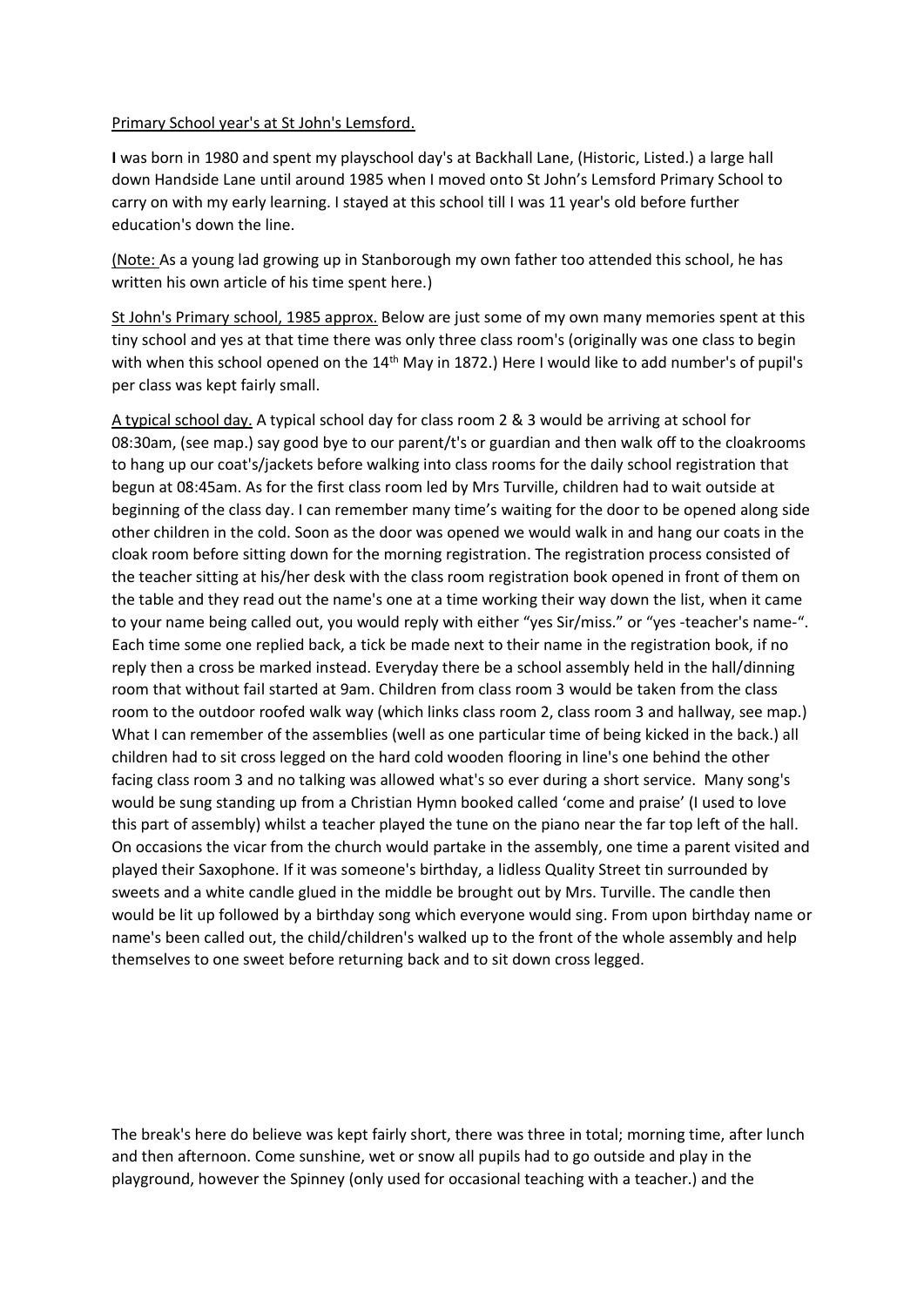Orchard was off limit's as was the field?? Summer time back in the 1980's wasn't too hot but come winter time's this was a different story, then it was so much colder and when it snowed it really snowed. I remember one particular wintery season, so much snow had fallen ❄ that it had blanketed all the way up embankments along side the foot path on Brocket Road even onto the hedges themselves. St John's Lemsford School at that time only had the old fashioned storage radiator's, these only produced so much heating. For smaller room's this was not too much of a problem but seeing as the hall was huge, all along side on the wall (play ground side.) several radiator's had to be placed. Looking on it now comparing with to today's winter's, much as I complained about the cold back then and the fact we HAD to go outside during breaks (90's onwards the weather indeed in the World had and still is changing) actually I really miss the fun and joy the snow had to bring, be it a few inches to several feet. Any frozen puddles that had formed on the playground was used as a mini skate rink, with one person squatting down at one end of the puddle whilst a person either side of them would take their arm's and gently guide them over the icy puddle. Mrs Carter during the winter often would be walking around the play ground holding onto a mug of hot water to attempt in keeping warm all the while supervising children as they happily run around playing. If someone had hurt themselves, they be taken inside by Mrs Carter to the library area and then be asked to sit down on either a chair or a pouf whilst she went to go and fetch the first aid kit.. Mrs Carter eventually came back with a bowl of hot water mixed with Dettol along side some cotton wool and a sticky plaster. One time over night there was once a burglary at the school, many of the pupil's here rumoured that on the school bell roof (used to notify end of break time.) a hand print from the burglar could be seen!

Teacher's. In the first class room would be Mrs Turville aka Mrs Turtle, sort of actives here be thing's like making paper Mache Piggy bank's (do believe my parent's still have mine at their house.) and making salt Crystal's etc. The classroom had a mini library area, book's included Rodger Red Hat and Rodger Blue Hat etc. Pictures from this series of book's had been painted on the wall between the library and cloak room. One particular time she taught us about life cycle of frog's and Tadpole's, to help us with this learning, in one area of the room near the door to next classroom, she had set up a fish tank full of tadpoles. Another time a mini art show for the parent's was held. If anyone was naughty or misbehaved they was sent next door and to face the other side of the doorway whilst standing up all the while being carefully watched by Mrs B. Mitchell, indeed also by any curious pupil's in this class room, mega embarrassing! I was once sent across.. ( I was wrongly blamed for something, indeed was blamed for other small handful of incidents too. Twice when there was a field trip staying at Pearce House, yet was totally innocent.). Moving on from Classroom one be the next stage of learning with Mrs. B Mitchell in classroom 2. Well as math's, Art Work, Science, Reading and English being taught, learning was also done via a chalk board etc. I still have my cushion I made and a wax art. My father donated special weights in a lovely wooden box and a African type drum, hope to this day they are still lovingly kept in the classroom's cupboard. I quite liked Mrs. B. Mitchell, yes she could be stern and strict at best of time's but she was so kind. An example, during my time in this class room (Special Need's and Learning Disabilities was not recognised then.) upon noting my struggles in learning, she went out of her way and brought me a few educational work books to complete at home. During one of the reading lesson's, I read a book so quickly, she did not believe me and thus was asked politely re-read it. We had fruit tasting of various fruits from the world during one class lesson and another time looking at a preserved Scorpion, which think Mrs. J. Roden had brought in. Oh nearly forgot couple of other thing's, we even done pottery as the school had a small kiln near by. One Summer; hatching egg's, sadly only three hens hatched and a lot of children picked on me for 'taking their hens home'. Mrs Mitchell knowing my parent's kept chicken's asked if they both like take them home to look after. Today it is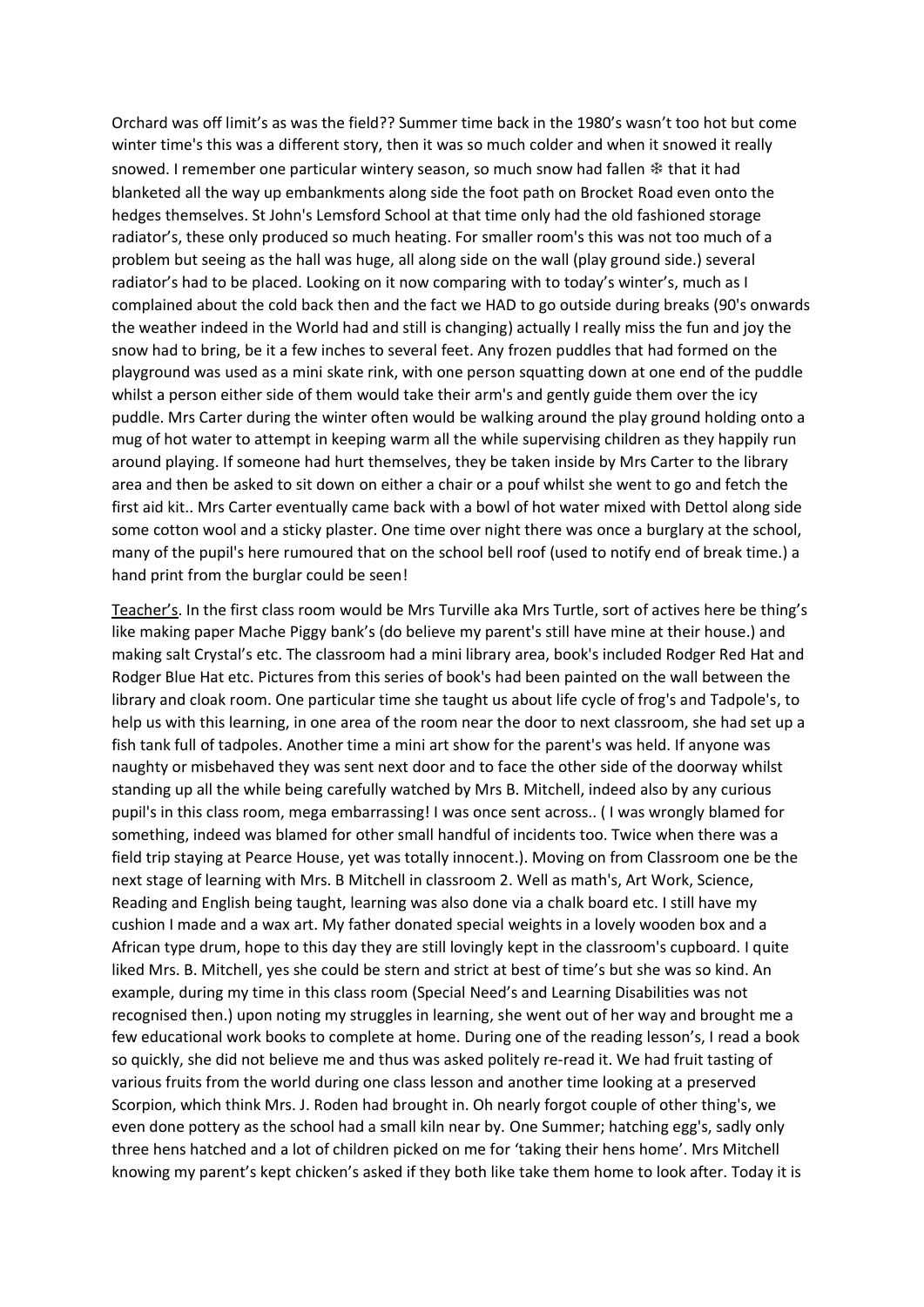frowned upon with having egg's hatched at school as deemed inhumane. Final chapter on my time in this class be the time my mother had to come and collect me (sorry mum.!) due to a yellow button stuck up my nose.. A short journey followed to the then Original QE2 hospital (sadly been pulled down.) Last time I saw Mrs Mitchell was at one of the Lemsford School Fête's. Love to know how she indeed the other teacher's, Andrew and Carrie are doing. Over the course of 100+year's the school has seen so many new heads well as Teacher's and staff. In the final classroom before secondary school move, up till 1988 there was no National curriculum so when this came out, many changes in the education system was made right up to 1999. Each classroom had a black board, in this particular class children had work book's to work through, everyone at different various stages. On the last day for those moving onto secondary school, each and every leaver would open their wooden desk and write their name inside, adding to other name's from previous leaver's. PE at this school consists of being in the school hall or outside, have very little recollection on this subject other than that I hated it. Laurie Brown/Bone father came in some time's to teach PE, PE in the cold out door's was no fun wearing a t-shirt, pair of shorts and plimsolls, think we was allowed to wear a jumper. Mrs. Kemp came in to from time to time, some time's she bought in her son A. By coincidence, several year's later upon working for a shop in St. Alban's with my then boyfriend now husband, one of the employees working there happened to be her son. Led by a teacher, children was taken to the local out door swimming pool at Stanborough, a good half hour walk away. Changing after the swimming lesson in the outside changing room's was quite refreshing some what, soon warmed up though when walking back to the school (and past my parent's house.) When came to watching television at school, a large TV with a VCR would be rolled out on a wheeled trolley and we knew be in for a real treat watching 'Stop, Look and listen.' 'Look and read.' 'How we used to live.' Over Head Projection's too come out from time to time. Those in this class was given privilege of using blue coloured 'leaky' fountain pen's, a lot of us children collected the ball's inside the empty cartridges, rubber shavings, tog's and inside plastic cap's from fizzy bottle's. The other class room's had table's work from, so felt all grown up when came to this class and was given a proper desk during the remainder of primary school year's.

Names do I Remember. Rachel Dodds (very good at art.), Jonathan Stallard, Christian Stallard, Claire Brassett, Claire Coomber, Melanie Richardson, Lorna Richardson, Hannah Kemp, Laurie Brown/Bone, Duncan Ferguson (last heard he was doing well as an Organist.), Mile's, C\*\*\*\* (I heard on a grape vine he had passed away.) Thomas (lived next door to Laurie in the village.) Andrew and his sister Carrie, Rory, (his father came in once to play the Saxophone.), Amanda Brook's, Miles. Have tried contact couple of people above but they chose to ignore me.

Lunch times in the hall. Everyone sat down at tables, on each table was plastic glasses with a jug of water in the middle (great fun was had pushing the cup's over slightly wet patch on the table, back of the plates and bowls embossed be a clock face.) those who was having a hot meal rather than a home pack lunch, had to wait for their turn go up to the open serving hatch. Each table took turn's and lined in an orderly queue next to the chimney wall, I can't remember if we said grace or not but once we have chosen what would like to eat immediately sat back down at the table's (meals here was basic and cooked fresh on site.). For seconds again each table took turns going up. This process was the same for desserts and puddings, no one was allowed go up for seconds unless their dinner plate or pudding bowl was empty. One time I had forgotten my pack lunch and to this day still remember mum was on the other side of the door of classroom 3 holding up my pack lunch looking at me through the window but she was denied in handing it over. Thus I ended up eating a vile and so spicy curry, was given no option. Each day every pupil was given a small carton of fresh milk to enjoy, if lucky may end up with two. Today's milk is Homogenized and does not taste the same. I remember the milk being cold and really milky, the carton did not last long, it was that good.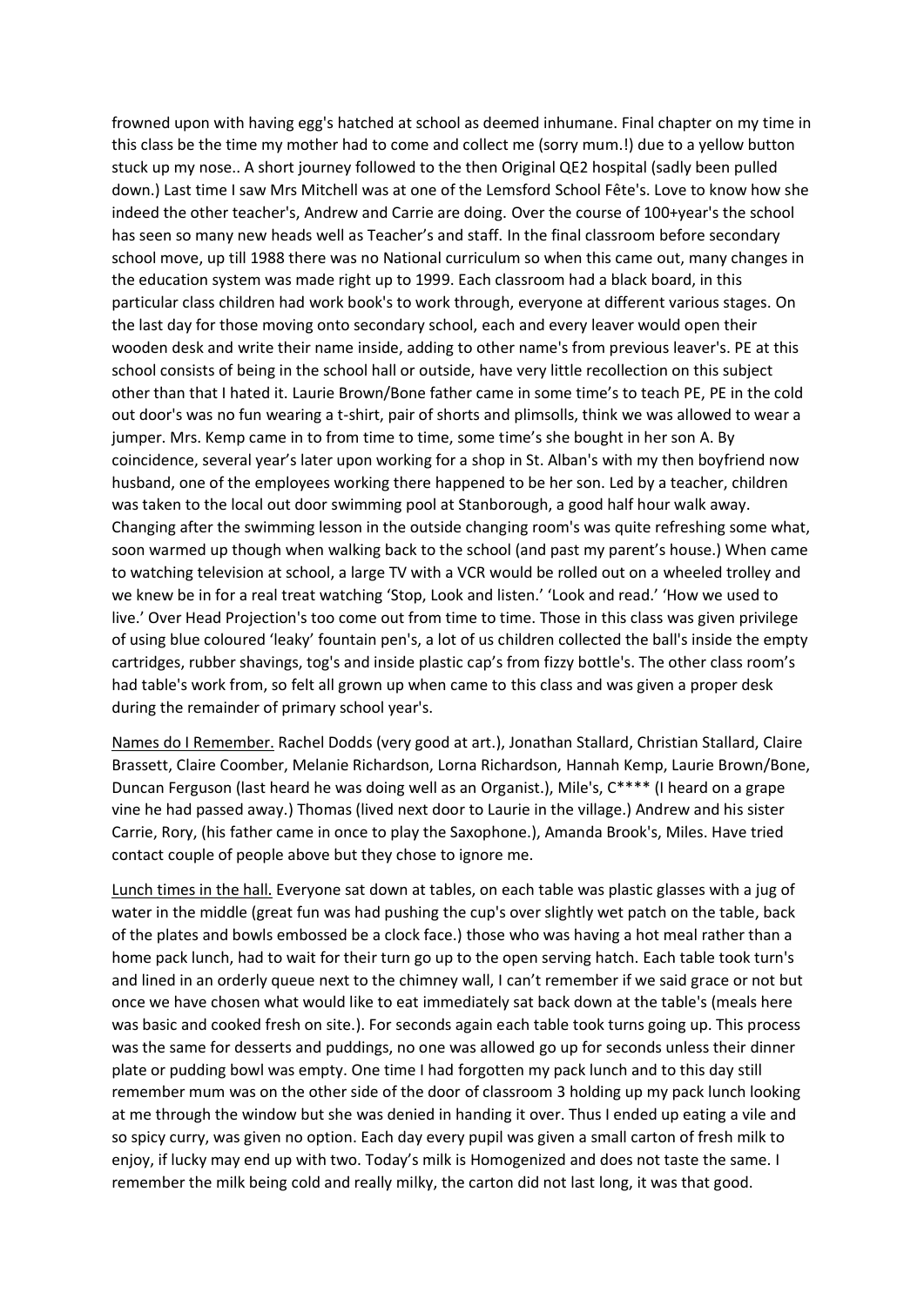Bullying. Although I gained a lot of happy fond memories during my spent at St John's School, Lemsford a tinge of sadness still lingers. On a daily basis myself and two other children would be at the receiving end of bullying, one particular boy J restlessly enjoyed picking on us, one time I was pushed into the pond. From bullying here and other traumatic stuff that I've been through, yes has left me scarred but on the other hand made me tougher. For those gone or going through bullying themselves what I can say is; speak up, be heard and talk to someone you know and wholly trust, never bottle emotions and hurt up. Lastly remember it is okay to be different, be yourself.

Playground Games. What-ever the weather was, we was given no choice but to play outside on the playground, below are example's of game's played during school in the 80's was as follows; \*Hopscotch, \*What's the Time Mr Wolf. \*It. \*French Skipping. \*Skipping Rope. \*British Bulldog. \* Kiss Chase. \* Conker's (Autumn  $\mathcal{B}_\text{ab}$  time.) \*Duck Duck Goose. etc. Only playground equipment we had then was a metal playing frame on chip bark which was near the Orchard. On this corner of the playground, where end of the long metal building ended, there was a old wooden door with a rope and wooden stick type handle to close the door shut, all you had to do to open it, just gently push. Inside would be a dark and cold empty 'smelly' space with some concrete step's going up to actual inside of the building. A lot of the time group of us including myself would dare each other to enter the 'Witches House." and be shut in for a period of time in the pitch blackness.

School event's. Every year the school would hold a Sport's day event which consisted of various sports such as Egg & Spoon Race, Relay, Sack Race, Wheelbarrow Race, Skipping etc. Parent's would be invited to watch the event's as they unfold, all children went into team's. Coloured fabric sashes would be used to represent each team group's. School plays took place every so often, especially come Christmas time with the Nativity play. The wooden folding panel wall with door, separating class room 3 and the Hallway would be pushed to one side and a stage be set up. One of the play's held at this school was called "Bill & Ben The flower pot man." One child had trouble playing the character Weed, which in turn then landed to me to play. "Weeeeeeeed". The first Monday of May, St John's Lemsford School held there May Bank Holiday school fête and St John's Church next door too would open there door's. All children at the school had to learn May Pole Dancing, another thing I did not mind learning.

Family connection's. During this school's 100+ year's of history to present there's been so many change's and well as many modernisation's. As I mentioned earlier my own father too attended this school, one of the class room's was in the old Master's old school house (said be haunted.) Where down the line my mother as a volunteer held cooking lesson's for children from classroom, children often went one group per session. One particular boy L came out of school eating whatever he's made that day before meeting his parent's. My Aunty Jenny helped at the school too. Upon walking home one day from school with my mother, just as we walked past the playground, we could hear the church bells was ringing behind us.. it was then I said to myself whilst thinking about Grandad Roden that one day I too will become a Campanologist. Down the line several year's later, this dream became true and for awhile I attended the local bell ringing group, my highlight was ringing in the year 2000 with church friend's. Church connection's. Mr. C. Roden my late grandfather became Church Warden along side Charlie Wager at St John's Church. If you start walking up the church tower inscribed head height on the steps is a name. On the right hand side desk as come though the second door of the main church entrance, a plaque been placed in my Grandfather's memory as a church warden. Many amusing stories been told of my grandfather and his church friend's. His wife Mrs. E. Roden, my grandma was a secretary for the local church magazine. Few week's after I was born, my parent's held my Christening at St John's Lemsford then down the line my husband and I held our wedding here, with church friend's ringing to us.